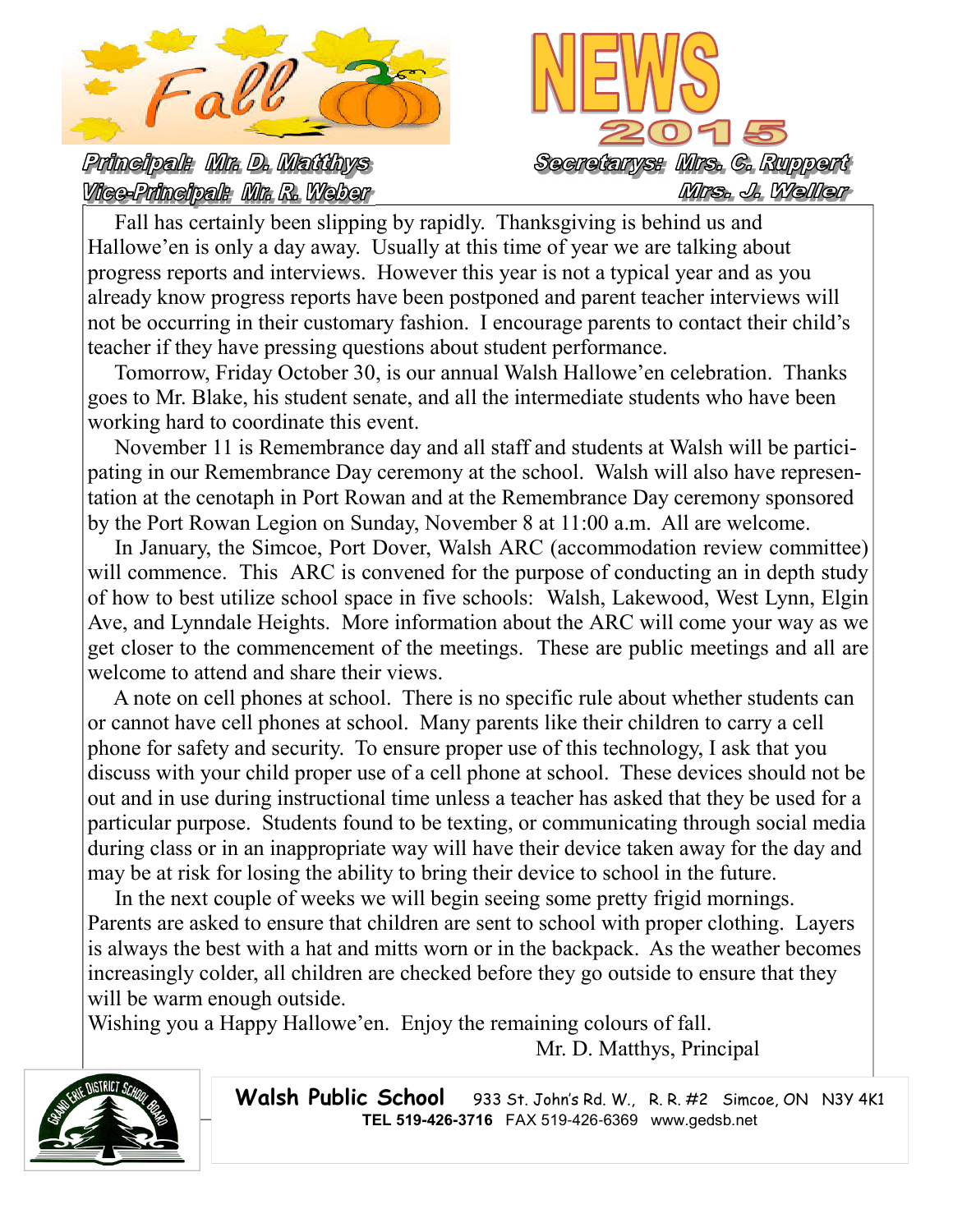POLICE CHECKS: Parents or guardians that wish to participate in class/student activities must have a current police check. Police checks can take several weeks. If you plan on participating in school events don't delay. A police check form can be obtained from the school secretary.

Hot Lunch Program. This program will unfortunately not be starting in November as hoped. Stand by for more news on this. The Hot Lunch program | will not begin until all Job Sanctions/disruptions have ended.

School Staff understand that sending your young children to school can create anxiety for parents. Until now we have been very flexible with allowing parents walk their children to their classes. But moving children towards independence is an important part of our school programming. Beginning Nov. 2 I ask that parents no longer walk their children to their classrooms. If you are dropping your child off or picking them up  $\mathbf{0}^\circ$   $\mathbf{0}$ please sign them in our out at the office and let school staff do the rest.



The Children's Aid Society of Haldimand and Norfolk works to strengthen and support families so that children and youth are able to remain safely at home. Sometimes, when families experience challenges and are unable to safely care for their children, foster parents open up their home to provide temporary care with the ultimate goal of the children returning home. Foster parents provide stability, love nurturance and a caring home that encourages a The Children's Aid Society child's growth. Foster parents play a vital role in the daily care of children

of Haldimand & Norfolk

and in planning for their futures. There are opportunities to be a foster parent for a child, youth, or siblings in your community. If you are interested in

learning more about foster parenting, adoption or volunteering please call our office at:

1-888-CAS-KIDS or visit our website at www.cashn.on.ca

We also offer information sessions in the community if you are interested in attending one or hosting one!